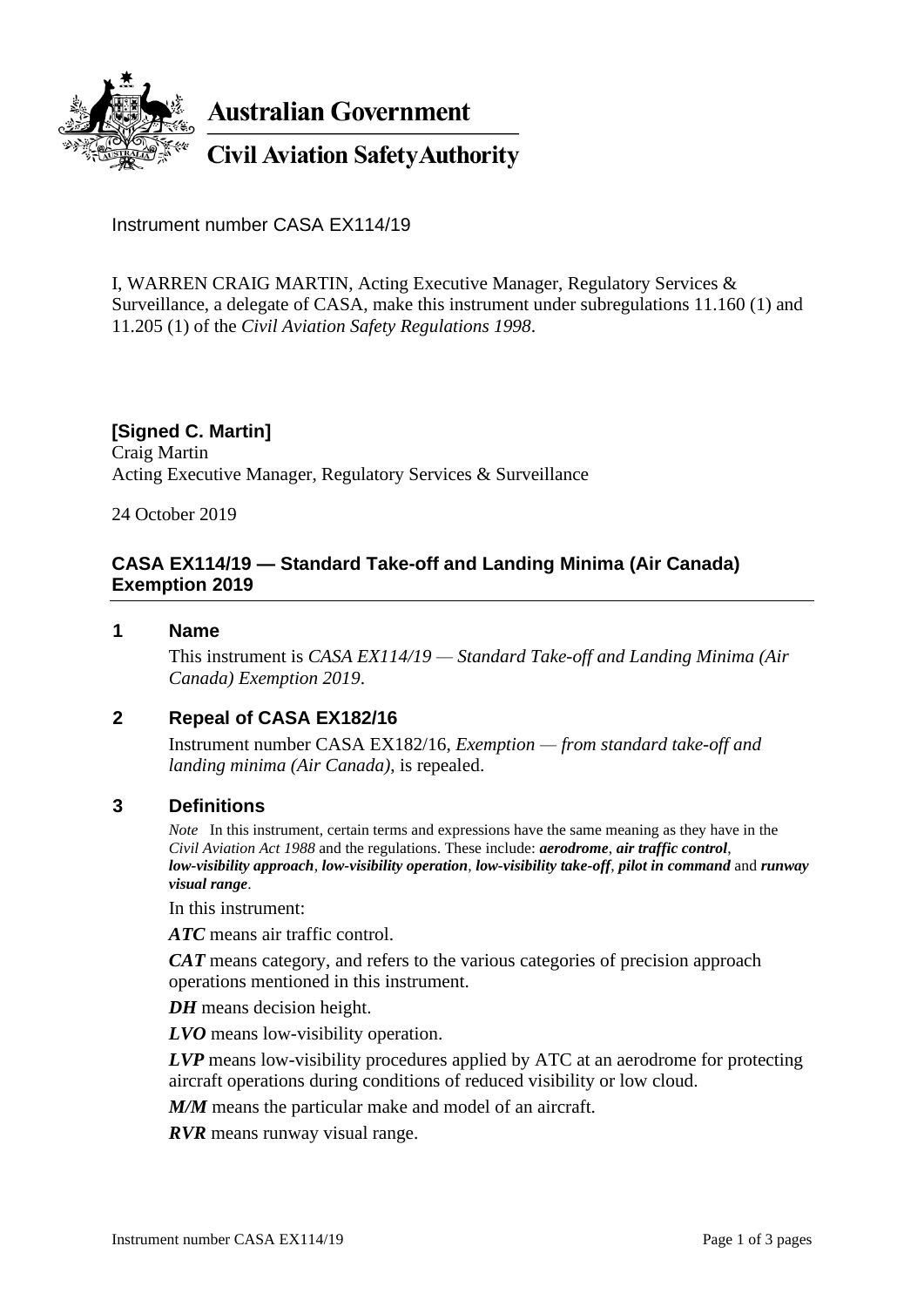# **4 Application**

This instrument applies in relation to Air Canada of Ontario, Canada, ARN 044078 (the *exempted operator*), if:

- (a) the exempted operator conducts a flight to or from an aerodrome in any of the following kinds of aircraft (the *aircraft*): B777-200LR, B777-300ER, B787-8, B787-9; and
- (b) ATC at the aerodrome has informed the pilot in command of the aircraft that LVP are in force.

### **5 Exemptions**

- (1) The exempted operator is exempt from compliance with subregulations 257 (3) and (4) of CAR in relation to the flight.
- (2) The pilot in command of the aircraft is exempt from compliance with subregulations 257 (3) and (4) of CAR.

### **6 Conditions**

- (1) It is a condition of the exemption in subsection 5 (1) that the exempted operator ensures compliance with the requirements mentioned in subsection (3).
- (2) It is a condition of the exemption in subsection 5 (2) that the pilot in command of the aircraft ensures compliance with the requirements mentioned in subsection (3).
- (3) The requirements are:
	- (a) the aircraft must comply with the meteorological minima for LVO and associated requirements set out in Schedule 1; and
	- (b) the requirements for LVO mentioned in Schedule 2.

## **7 Repeal of this instrument**

This instrument is repealed at the end of 30 September 2022.

## **Schedule 1 Operating minima for LVO**

### **Low-visibility take-off minimum**

1 An aircraft of a kind mentioned in column 1 of Table 1 must not conduct a low-visibility take-off from the aerodrome if the reported RVR for the take-off is less than the meteorological minimum in column 2 of the Table.

#### **Table 1: Low-visibility take-off minimum**

| Aircraft M/M                           | <b>Meteorological minimum</b> |
|----------------------------------------|-------------------------------|
| $\alpha$ (column 1)                    | $\alpha$ (column 2)           |
| B777-200LR, B777-300ER, B787-8, B787-9 | $175 \text{ m}$               |

### **Low-visibility approach minima**

- 2 An aircraft of a kind mentioned in column 1 of Table 2, when conducting the approach operation mentioned in column 2 of the Table:
	- (a) has the RVR meteorological minimum in column 3 of the Table for the approach operation; and
	- (b) must apply the DH mentioned in column 4 of the Table for the approach operation.